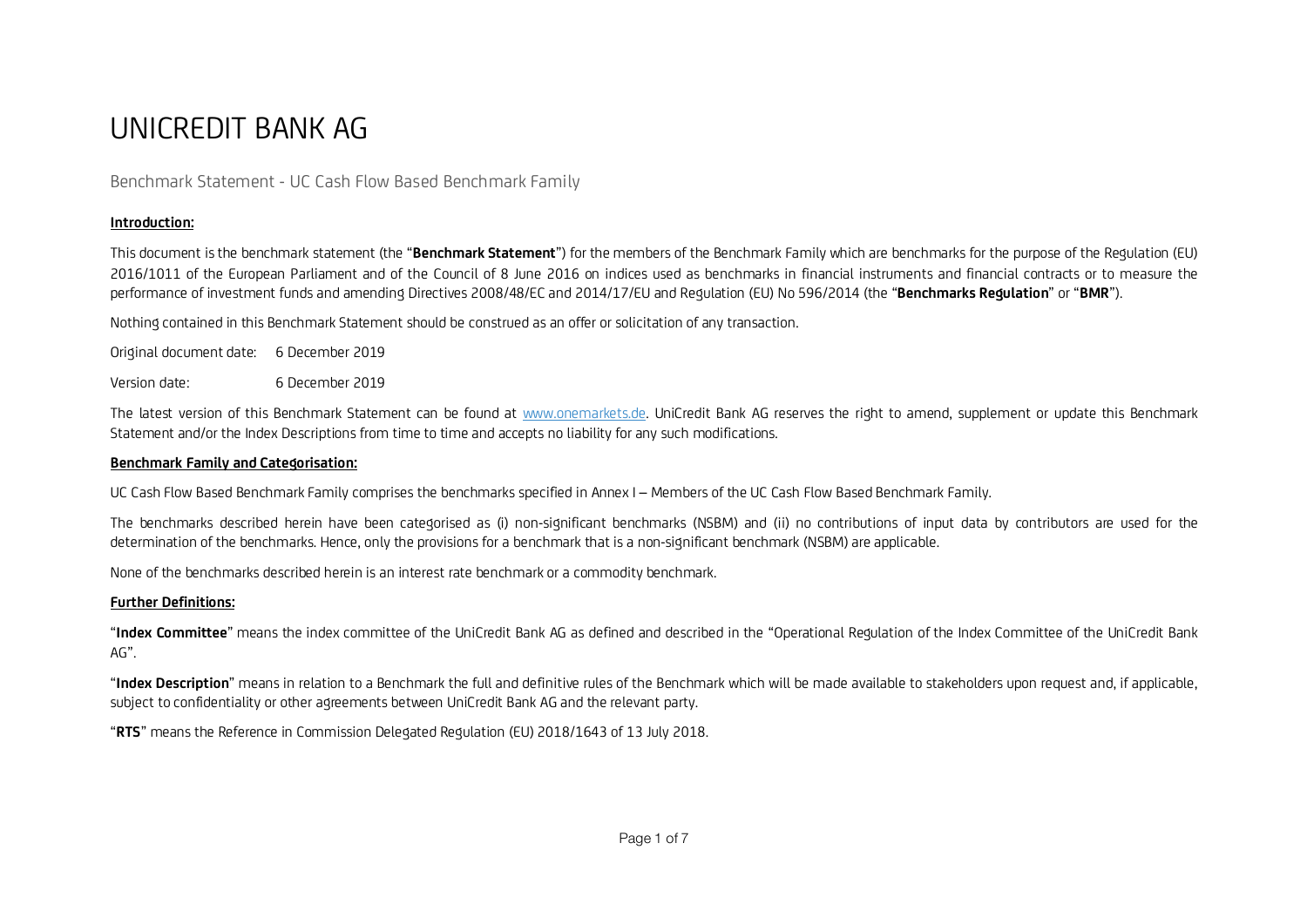| Ref.                 | <b>Clause</b>                                                                                                                                                                                                                                                                                                                                                                                                               | <b>Description</b>                                                                                                                                                                                                                                                                                                                                                                                                                                                                                                                                                               |
|----------------------|-----------------------------------------------------------------------------------------------------------------------------------------------------------------------------------------------------------------------------------------------------------------------------------------------------------------------------------------------------------------------------------------------------------------------------|----------------------------------------------------------------------------------------------------------------------------------------------------------------------------------------------------------------------------------------------------------------------------------------------------------------------------------------------------------------------------------------------------------------------------------------------------------------------------------------------------------------------------------------------------------------------------------|
| BMR Article 27(1)(a) | The Benchmark Statement shall clearly and unambiguously define the market or<br>economic reality measured by the benchmark and the circumstances in which<br>such measurement may become unreliable.                                                                                                                                                                                                                        | The UC Cash Flow Based Benchmark Family is designed to represent the performance<br>of a hypothetical portfolio of a hypothetical investor allocating to closed-ended<br>investment funds that apply a capital commitment/capital call/distribution-model. The<br>UC Cash Flow Based Benchmark Family are usually not subject to specific criteria of the<br>market or economic reality(e.g. geographical boundaries, style, asset class, etc.). If any<br>specific criteria apply to a benchmark, such specific criteria are stipulated in the<br>respective Index Description. |
| BMR Article 27(1)(b) | The Benchmark Statement shall lay down technical specifications that:<br>(I) clearly and unambiguously identify the elements of the calculation of the<br>benchmark in relation to which discretion may be exercised,<br>(II) the criteria applicable to the exercise of such discretion,<br>(III) the position of the persons that can exercise discretion,<br>(IV) and how such discretion may be subsequently evaluated. | The Index Descriptions are written with the intent of removing the need for judgement<br>or exercising discretion in the calculation of the benchmark.<br>Where there may be a need to take an action that is not prescribed in the respective<br>Index Description, the Index Committee will develop an approach with the goal of<br>remaining consistent with the objectives of the benchmark and ensuring timely<br>calculation and distribution.                                                                                                                             |
| BMR Article 27(1)(c) | The Benchmark Statement shall provide notice of the possibility that factors,<br>including external factors beyond the control of the administrator, may necessitate<br>changes to, or the cessation of, the benchmark.                                                                                                                                                                                                     | UniCredit Bank AG hereby provides notice that it might be possible that factors,<br>including external factors beyond UniCredit Bank AG's control, may necessitate changes<br>to, or the cessation of, the benchmark.                                                                                                                                                                                                                                                                                                                                                            |
| BMR Article 27(1)(d) | The Benchmark Statement shall advise users that changes to, or the cessation of,<br>the benchmark may have an impact upon the financial contracts and financial<br>instruments that reference the benchmark or the measurement of the<br>performance of investment funds.                                                                                                                                                   | Possible changes to, or the cessation of, a benchmark may have an impact upon the<br>financial contracts and financial instruments that reference the benchmark.                                                                                                                                                                                                                                                                                                                                                                                                                 |
| BMR Article 27(2)(a) | The Benchmark Statement shall contain the definitions for all key terms relating to<br>the benchmark.                                                                                                                                                                                                                                                                                                                       | The definitions of all key terms can be found in the "Glossary of Technical Terms used<br>in Index Descriptions for UniCredit Benchmarks" which can be found at<br>www.onemarkets.de                                                                                                                                                                                                                                                                                                                                                                                             |
| BMR Article 27(2)(b) | The Benchmark Statement shall contain the rationale for adopting the                                                                                                                                                                                                                                                                                                                                                        | Re. (I):                                                                                                                                                                                                                                                                                                                                                                                                                                                                                                                                                                         |
|                      | (I) benchmark methodology and<br>(II) procedures for the review and approval of the methodology.                                                                                                                                                                                                                                                                                                                            | The methodology of the benchmarks of the UC Cash Flow Based Benchmark Family<br>reflects the market and economic reality as set out above (Ref. BMR Article 27(1)(a)).<br>The benchmarks were adopted to meet the market demand of investors for products<br>linked to the benchmarks in order to gain exposure to such market or economic reality.<br>Re. (II):                                                                                                                                                                                                                 |
|                      |                                                                                                                                                                                                                                                                                                                                                                                                                             | The review of the benchmarks of the UC Cash Flow Based Benchmark Family follows                                                                                                                                                                                                                                                                                                                                                                                                                                                                                                  |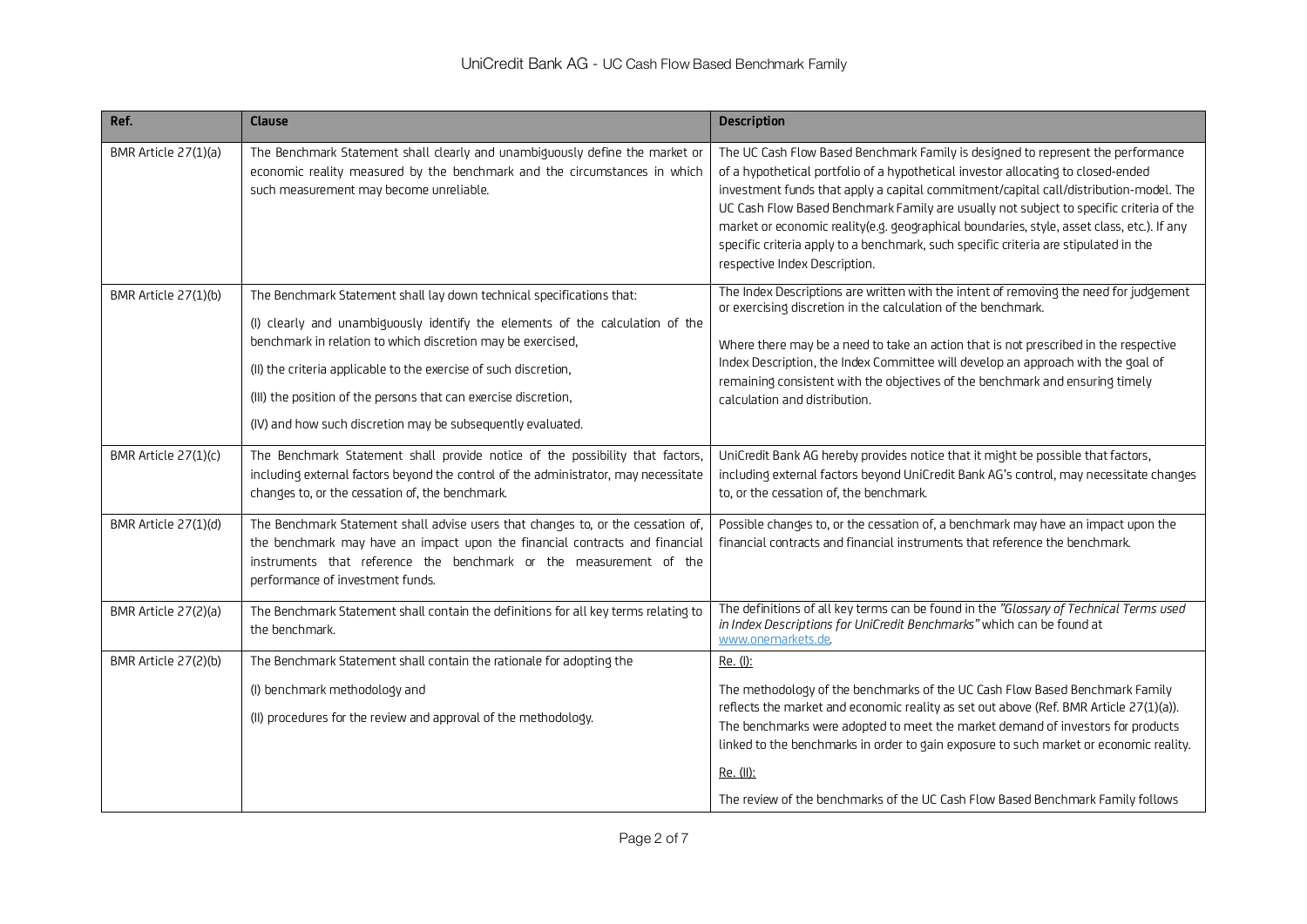| Ref.                 | Clause                                                                                                                                                                                                                                                                                                                                                                                        | <b>Description</b>                                                                                                                                                                                                                                                                                                                                                                                                                                                                                                                                                                                                                                                                                                                                                                                                                                                                                                                                                                                                                                                                                                                                                                                                                                                                                                                                                                                                                  |
|----------------------|-----------------------------------------------------------------------------------------------------------------------------------------------------------------------------------------------------------------------------------------------------------------------------------------------------------------------------------------------------------------------------------------------|-------------------------------------------------------------------------------------------------------------------------------------------------------------------------------------------------------------------------------------------------------------------------------------------------------------------------------------------------------------------------------------------------------------------------------------------------------------------------------------------------------------------------------------------------------------------------------------------------------------------------------------------------------------------------------------------------------------------------------------------------------------------------------------------------------------------------------------------------------------------------------------------------------------------------------------------------------------------------------------------------------------------------------------------------------------------------------------------------------------------------------------------------------------------------------------------------------------------------------------------------------------------------------------------------------------------------------------------------------------------------------------------------------------------------------------|
|                      |                                                                                                                                                                                                                                                                                                                                                                                               | the governance process set out in the operational regulation of the Index Committee.<br>The approval of all new benchmarks of the UC Cash Flow Based Benchmark Family<br>follows the governance process set out in an internal directive document. The review<br>and approval process ensures that the requirements of investors and other benchmark<br>users are met.                                                                                                                                                                                                                                                                                                                                                                                                                                                                                                                                                                                                                                                                                                                                                                                                                                                                                                                                                                                                                                                              |
| BMR Article 27(2)(c) | The Benchmark Statement shall contain the criteria and procedures used to<br>determine the benchmark, including a description of the input data, the priority<br>given to different types of input data, the minimum data needed to determine a<br>benchmark, the use of any models or methods of extrapolation and any procedure<br>for rebalancing the constituents of a benchmark's index. | The calculation of the benchmarks of the UC Cash Flow Based Benchmark Family is<br>rule-based and specified in the respective Index Description.<br>The input data for UC Cash Flow Based Benchmark Family are:<br>In relation to investment funds, readily available net asset values sourced via<br>vendors from the respective fund/management company;<br>In relation to foreign exchange rates, readily available data sourced from<br>vendors for foreign exchange rates. Such vendors ensure that they have<br>robust governance arrangements, policies and procedures in place when<br>providing foreign exchange rates;<br>In relation to interest rate fixings, readily available data sourced from<br>vendors for interest rate fixings. Such vendors ensure that they have robust<br>governance arrangements, policies and procedures in place when providing<br>interest rates fixings.<br>Regarding input data, the benchmarks of the UC Cash Flow Based Benchmark Family<br>are determined totally or partially based on data which is not regulated data as defined<br>in Article 3.1(24) of Regulation (EU) 2016/1011. None of the benchmarks of the UC<br>Cash Flow Based Benchmark Family are determined using contributions of input data<br>provided by contributors.<br>The specific data source and the time as of which the data is observed is typically<br>specified in the respective Index Description. |
| BMR Article 27(2)(d) | The Benchmark Statement shall contain the controls and rules that govern any<br>exercise of judgement or discretion by the administrator or any contributors, to<br>ensure consistency in the use of such judgement or discretion.                                                                                                                                                            | The circumstances in which judgement and/or discretion may be exercised are set out<br>above (Ref. BMR Article 27(1)(b)).                                                                                                                                                                                                                                                                                                                                                                                                                                                                                                                                                                                                                                                                                                                                                                                                                                                                                                                                                                                                                                                                                                                                                                                                                                                                                                           |
| BMR Article 27(2)(e) | The Benchmark Statement shall contain the procedures which govern the<br>determination of the benchmark in periods of stress or periods where transaction                                                                                                                                                                                                                                     | The procedures which govern the determination of the benchmark in periods of stress<br>or periods where transaction data sources may be insufficient, inaccurate or unreliable                                                                                                                                                                                                                                                                                                                                                                                                                                                                                                                                                                                                                                                                                                                                                                                                                                                                                                                                                                                                                                                                                                                                                                                                                                                      |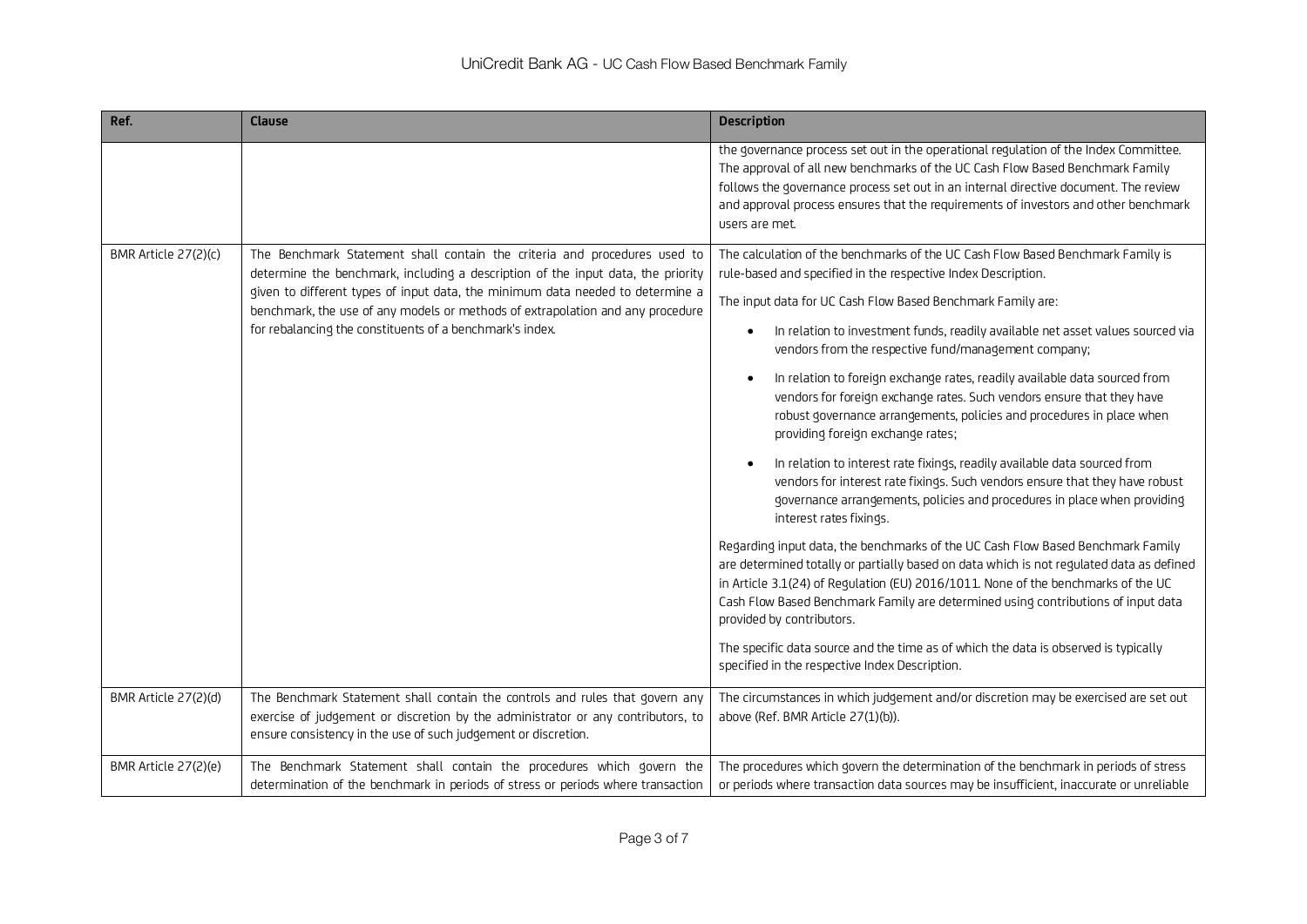| Ref.                 | <b>Clause</b>                                                                                                                                                                                                                                                                                                                                                                                                                                                    | <b>Description</b>                                                                                                                                                                                                                                                                                                                                                                                                                                                                                                                                                                                                                                                                                                                                                                                                                                                                                                                                                                        |
|----------------------|------------------------------------------------------------------------------------------------------------------------------------------------------------------------------------------------------------------------------------------------------------------------------------------------------------------------------------------------------------------------------------------------------------------------------------------------------------------|-------------------------------------------------------------------------------------------------------------------------------------------------------------------------------------------------------------------------------------------------------------------------------------------------------------------------------------------------------------------------------------------------------------------------------------------------------------------------------------------------------------------------------------------------------------------------------------------------------------------------------------------------------------------------------------------------------------------------------------------------------------------------------------------------------------------------------------------------------------------------------------------------------------------------------------------------------------------------------------------|
|                      | data sources may be insufficient, inaccurate or unreliable and the potential<br>limitations of the benchmark in such periods.                                                                                                                                                                                                                                                                                                                                    | and the potential limitations of the benchmark in such periods are specified in the<br>adjustment and market disruption paragraphs of the respective Index Description.                                                                                                                                                                                                                                                                                                                                                                                                                                                                                                                                                                                                                                                                                                                                                                                                                   |
| BMR Article 27(2)(f) | The Benchmark Statement shall contain the procedures for dealing with errors in<br>input data or in the determination of the benchmark, including when a re-<br>determination of the benchmark is required.                                                                                                                                                                                                                                                      | Procedures for dealing with errors in input data or in the determination of the<br>benchmark, including provisions for rectifying the determination of the benchmark, are<br>outlined in an internal directive document.<br>Errors in the benchmark determination shall be corrected in accordance with the initial<br>intention and considering the interest of the parties.                                                                                                                                                                                                                                                                                                                                                                                                                                                                                                                                                                                                             |
| BMR Article 27(2)(g) | The Benchmark Statement shall contain the identification of potential limitations<br>of the benchmark, including its operation in illiquid or fragmented markets and the<br>possible concentration of inputs.                                                                                                                                                                                                                                                    | The potential limitations of the benchmarks of the UC Cash Flow Based Benchmark<br>Family include circumstances where a significant proportion of the net asset values /<br>prices of the constituents of the benchmarks are unavailable or disrupted. The<br>procedures which govern the determination or possible suspension of the benchmark<br>can be found in the market disruption paragraphs of the respective Index Description.                                                                                                                                                                                                                                                                                                                                                                                                                                                                                                                                                  |
| BMR Article 28(1)    | An administrator shall publish, together with the benchmark statement referred to<br>in Article 27, a procedure concerning the actions to be taken by the administrator<br>in the event of changes to or the cessation of a benchmark which may be used in<br>the Union in accordance with Article 29(1). The procedure may be drafted, where<br>applicable, for families of benchmarks and shall be updated and published<br>whenever a material change occurs. | If the regular or any additional review of a benchmark of the UC Cash Flow Based<br>Benchmark Family as set out in the operational regulation of the Index Committee<br>results (see description regarding BMR Article 27(2)(b)) in a consideration of changes to<br>or the cessation of the benchmark, a respective impact study is carried out. The impact<br>of a potential change to or the cessation of the considered benchmark to both the<br>benchmark and known users is considered. The Index Committee aims to provide a<br>consultation period on the proposals and or current benchmark methodology for the<br>benchmark users before a change decision is made. The Index Committee aims to make<br>a notice of the change at least one month prior to a change. This period maybe<br>shortened if market events necessitate an immediate change. Where a benchmark is<br>designed for a single end user, changes may be made based on a mutual agreement<br>with the user. |
| RTS Article 1(1)(a)  | The Benchmark Statement shall state the date of publication of the statement<br>and, where applicable, the date of its last update.                                                                                                                                                                                                                                                                                                                              | See page 1 for the date of the original document and this document version.                                                                                                                                                                                                                                                                                                                                                                                                                                                                                                                                                                                                                                                                                                                                                                                                                                                                                                               |
| RTS Article 1(1)(b)  | The Benchmark Statement shall state where available, the international securities<br>identification number (ISIN) of the benchmark or benchmarks; alternatively, for a<br>family of benchmarks, the statement may provide details of where the ISINs are<br>publicly accessible free of charge.                                                                                                                                                                  | See Annex I - Members of the UC Cash Flow Based Benchmark Family.                                                                                                                                                                                                                                                                                                                                                                                                                                                                                                                                                                                                                                                                                                                                                                                                                                                                                                                         |
| RTS Article 1(1)(c)  | The Benchmark Statement shall whether the benchmark, or any benchmark in the                                                                                                                                                                                                                                                                                                                                                                                     | See description under Ref. BMR Article 27(2)(c).                                                                                                                                                                                                                                                                                                                                                                                                                                                                                                                                                                                                                                                                                                                                                                                                                                                                                                                                          |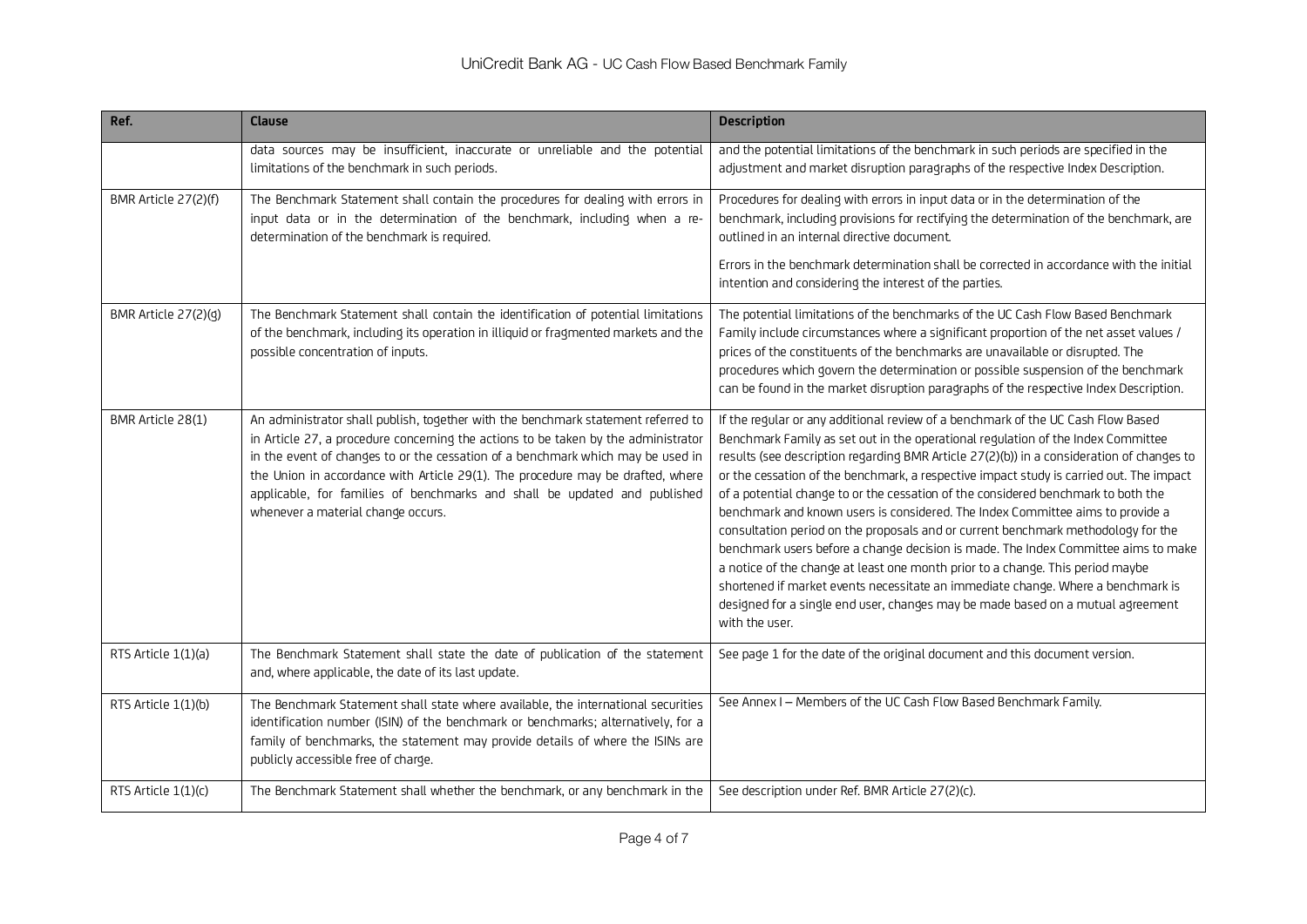| Ref.                | <b>Clause</b>                                                                                                                                                                                                                                                                                                                                                                                                                                                                  | <b>Description</b>                                                                                                                                   |
|---------------------|--------------------------------------------------------------------------------------------------------------------------------------------------------------------------------------------------------------------------------------------------------------------------------------------------------------------------------------------------------------------------------------------------------------------------------------------------------------------------------|------------------------------------------------------------------------------------------------------------------------------------------------------|
|                     | family of benchmarks, is determined using contributions of input data.                                                                                                                                                                                                                                                                                                                                                                                                         |                                                                                                                                                      |
| RTS Article 1(1)(d) | The Benchmark Statement shall state whether the benchmark or any benchmark<br>in the family of benchmarks qualifies as one of the types of benchmarks listed<br>under Title III of Regulation (EU) 2016/1011, including the specific provision by<br>virtue of which the benchmark qualifies as that type.                                                                                                                                                                     | Each benchmark of the UC Cash Flow Based Benchmark Family is a non-significant<br>benchmark as defined under Title III of Regulation (EU) 2016/1011. |
| RTS Article 1(2)    | In defining the market or economic reality, the benchmark statement shall include<br>at least the following information:                                                                                                                                                                                                                                                                                                                                                       |                                                                                                                                                      |
|                     | (a) a general description of the market or economic reality;                                                                                                                                                                                                                                                                                                                                                                                                                   | See description under Ref. BMR Article 27(1)(b).                                                                                                     |
|                     | (b) the geographical boundaries, if any, of the market or economic reality;                                                                                                                                                                                                                                                                                                                                                                                                    | See description under Ref. BMR Article 27(1)(b).                                                                                                     |
|                     | (c) any other information that the administrator reasonably considers to be<br>relevant or useful to help users or potential users of the benchmark to understand<br>the relevant features of the market or economic reality, including at least the<br>following elements insofar as reliable data on these elements is available: (i)<br>information on actual or potential participants in the market; (ii) an indication of<br>the size of the market or economic reality. | Not applicable for non-significant benchmarks.                                                                                                       |
| RTS Article 1(3)    | In defining the potential limitations of the benchmark and the circumstances in<br>which the measurement of the market or economic reality may become unreliable,<br>the benchmark statement shall include at least:                                                                                                                                                                                                                                                           |                                                                                                                                                      |
|                     | (a) a description of the circumstances in which the administrator would lack<br>sufficient input data to determine the benchmark in accordance with the<br>methodology;                                                                                                                                                                                                                                                                                                        | See description under Ref. BMR Article 27(2)(e) and (g).                                                                                             |
|                     | (b) where relevant, a description of instances when the accuracy and reliability of<br>the methodology used for determining the benchmark can no longer be ensured,<br>such as when the administrator deems the liquidity in the underlying market as<br>insufficient;                                                                                                                                                                                                         | Not applicable for non-significant benchmarks.                                                                                                       |
|                     | (c) any other information that the administrator reasonably considers to be<br>relevant or useful to help users and potential users to understand the<br>circumstances in which the measurement of the market or economic reality may<br>become unreliable, including a description of what might constitute an exceptional                                                                                                                                                    | Not applicable for non-significant benchmarks.                                                                                                       |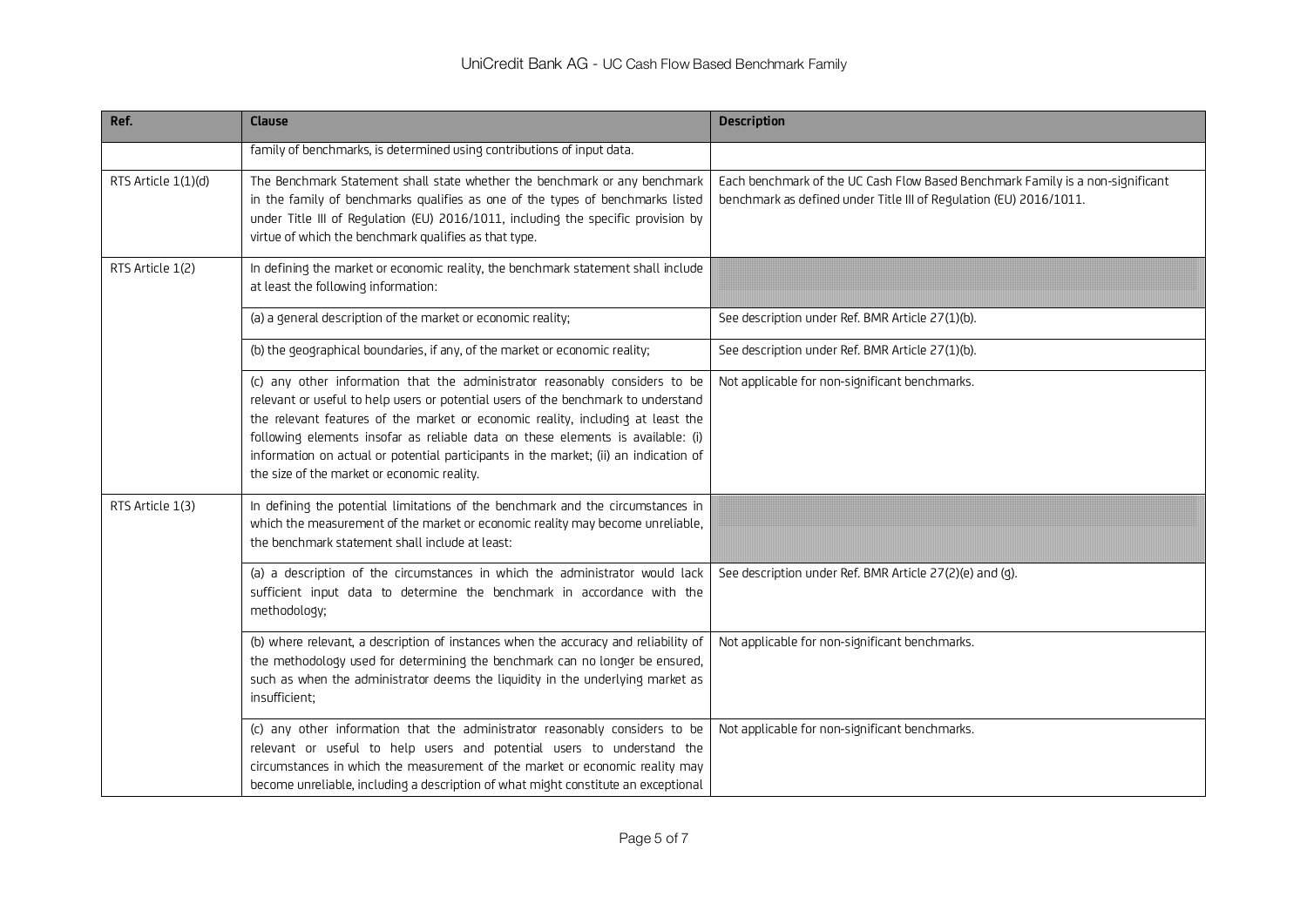| Ref.             | Clause                                                                                                                                                                                                                                                                                                                                                                                                                                         | <b>Description</b>                                                                                               |
|------------------|------------------------------------------------------------------------------------------------------------------------------------------------------------------------------------------------------------------------------------------------------------------------------------------------------------------------------------------------------------------------------------------------------------------------------------------------|------------------------------------------------------------------------------------------------------------------|
|                  | market event.                                                                                                                                                                                                                                                                                                                                                                                                                                  |                                                                                                                  |
| RTS Article 1(4) | In specifying the controls and rules that govern any exercise of judgement or<br>discretion by the administrator or any contributors in calculating the benchmark or<br>benchmarks, the benchmark statement shall include an outline of each step of the<br>process for any ex post evaluation of the use of discretion, together with a clear<br>indication of the position of any person(s) responsible for carrying out the<br>evaluations. | Not applicable for non-significant benchmarks.                                                                   |
| RTS Article 1(5) | In specifying the procedures for review of the methodology, the benchmark<br>statement shall at least outline the procedures for public consultation on any<br>material changes to the methodology.                                                                                                                                                                                                                                            | Not applicable for non-significant benchmarks.                                                                   |
| RTS Article 2    | Specific disclosure requirements for regulated-data benchmarks.                                                                                                                                                                                                                                                                                                                                                                                | Not applicable (the benchmarks of the UC Cash Flow Based Benchmark Family are not<br>regulated-data benchmarks). |
| RTS Article 3    | Specific disclosure requirements for interest rate benchmarks.                                                                                                                                                                                                                                                                                                                                                                                 | Not applicable (the benchmarks of the UC Cash Flow Based Benchmark Family are not<br>interest rate benchmarks).  |
| RTS Article 4    | Specific disclosure requirements for commodity benchmarks.                                                                                                                                                                                                                                                                                                                                                                                     | Not applicable (the benchmarks of the UC Cash Flow Based Benchmark Family are not<br>commodity benchmarks).      |
| RTS Article 5    | Specific disclosure requirements for critical benchmarks.                                                                                                                                                                                                                                                                                                                                                                                      | Not applicable (the benchmarks of the UC Cash Flow Based Benchmark Family are not<br>critical benchmarks).       |